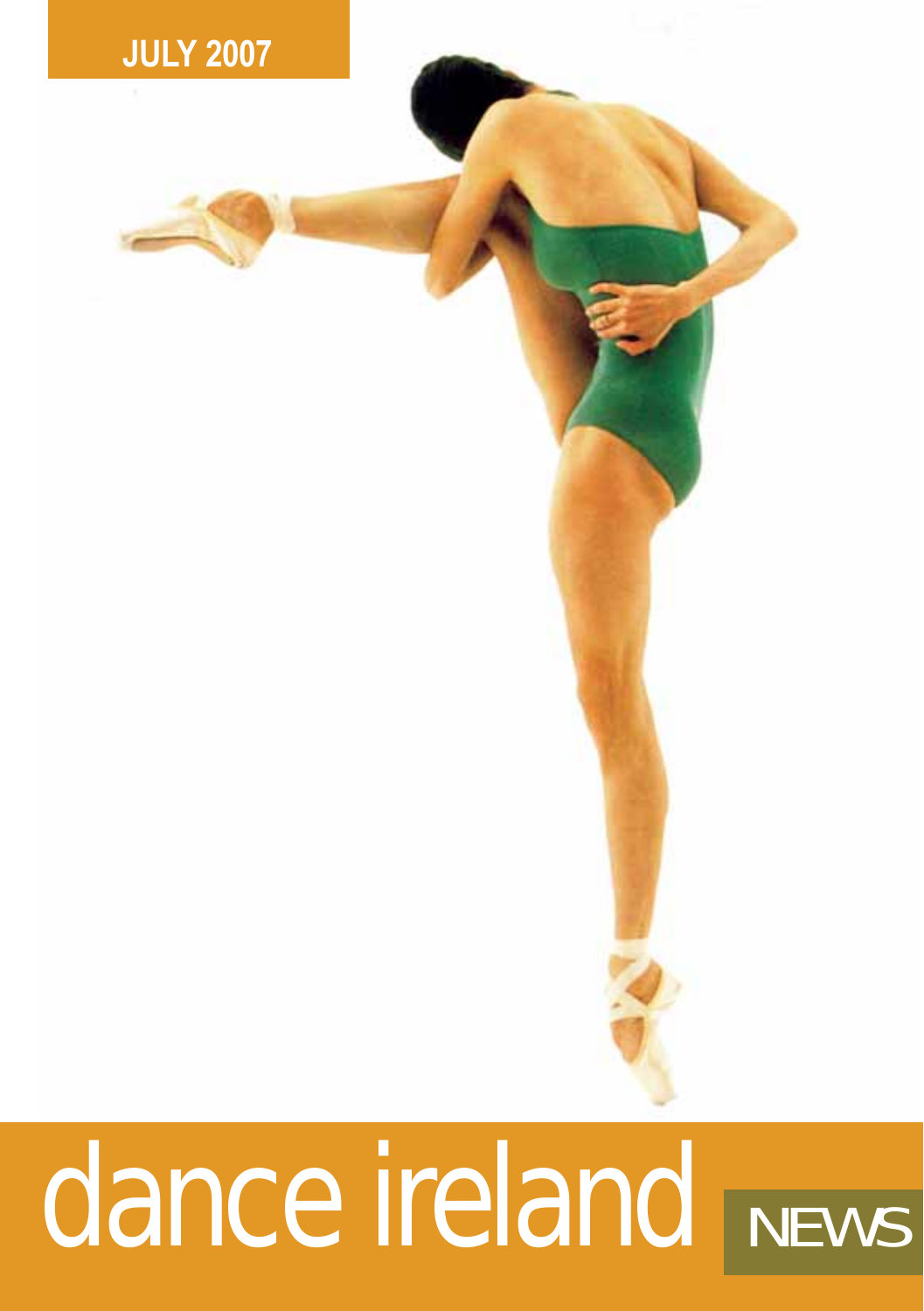Dance Ireland, the trading name of the Association of Professional Dancers in Ireland Ltd., was established in 1989 as a membership-led organisation dedicated to the promotion of professional dance practice in Ireland. Since that time it has evolved into a national, strategic resource organisation whose core aims include the promotion of dance as a vibrant artform, the provision of support and practical resources for professional dance artists and advocacy on dance and choreography issues.

Dance Ireland also manages DanceHouse, a purpose-built, state-of-the-art dance rehearsal venue, located in the heart of Dublin's north-east inner city. DanceHouse is at the heart of Dance Ireland activities, as well as being a home for professional dance artists and the wider dance community. In addition to hosting our comprehensive artistic programme of professional classes, seminars and workshops, and a fully-equipped artists' resource room, DanceHouse offers a range of evening classes to cater to the interests and needs of the general public.

## **BOARD MEMBERS**

Liz Roche *Chairperson*, Ríonach Ní Néill *Secretary*, Muirne Bloomer, Adrienne Brown, Megan Kennedy, Joseph Melvin, Fearghus Ó Conchúir, John Scott, Gaby Smith.

## **DANCE IRELAND PERSONNEL**

Paul Johnson, *Chief Executive*

Siân Cunningham, *General Manager/DanceHouse* 

Elisabetta Bisaro, *Development Officer*

Duncan Keegan, *Administrator* 

Brenda Crea & Glenn Montgomery, *Receptionists/Administrative Assistants* 

Dance Ireland, DanceHouse, Liberty Corner, Foley Street, Dublin 1. Tel: 01 855 8800 Fax: 01 819 7529 Email: info@danceireland.ie Website: www.danceireland.ie

**Dance Ireland News** is published 12 times a year

*Published by Dance Ireland, DanceHouse, Liberty Corner, Foley St, Dublin 1, Ireland.*

*Printed by CRM Design & Print, Unit 6, Bridgecourt Office Park, Walkinstown Ave. Dublin 12, Ireland.*

## **ISSN 1649-9506**

#### **Disclaimer**

Dance Ireland reserves the right to edit or amend all articles or notices published in this magazine. The views expressed are those of contributors or editor and do not necessarily represent the views of Dance Ireland members.

**2**

**Cover:** Ballet Ireland Choreographic Showcase **Cover photo credit:** Ballet Ireland

#### **Deadlines for next edition:**

**August 2007** Copy & Photos: Fri 13 July Inserts: Fri 20 July

*All photos submitted must be accompanied by appropriate credits and acknowledgements*

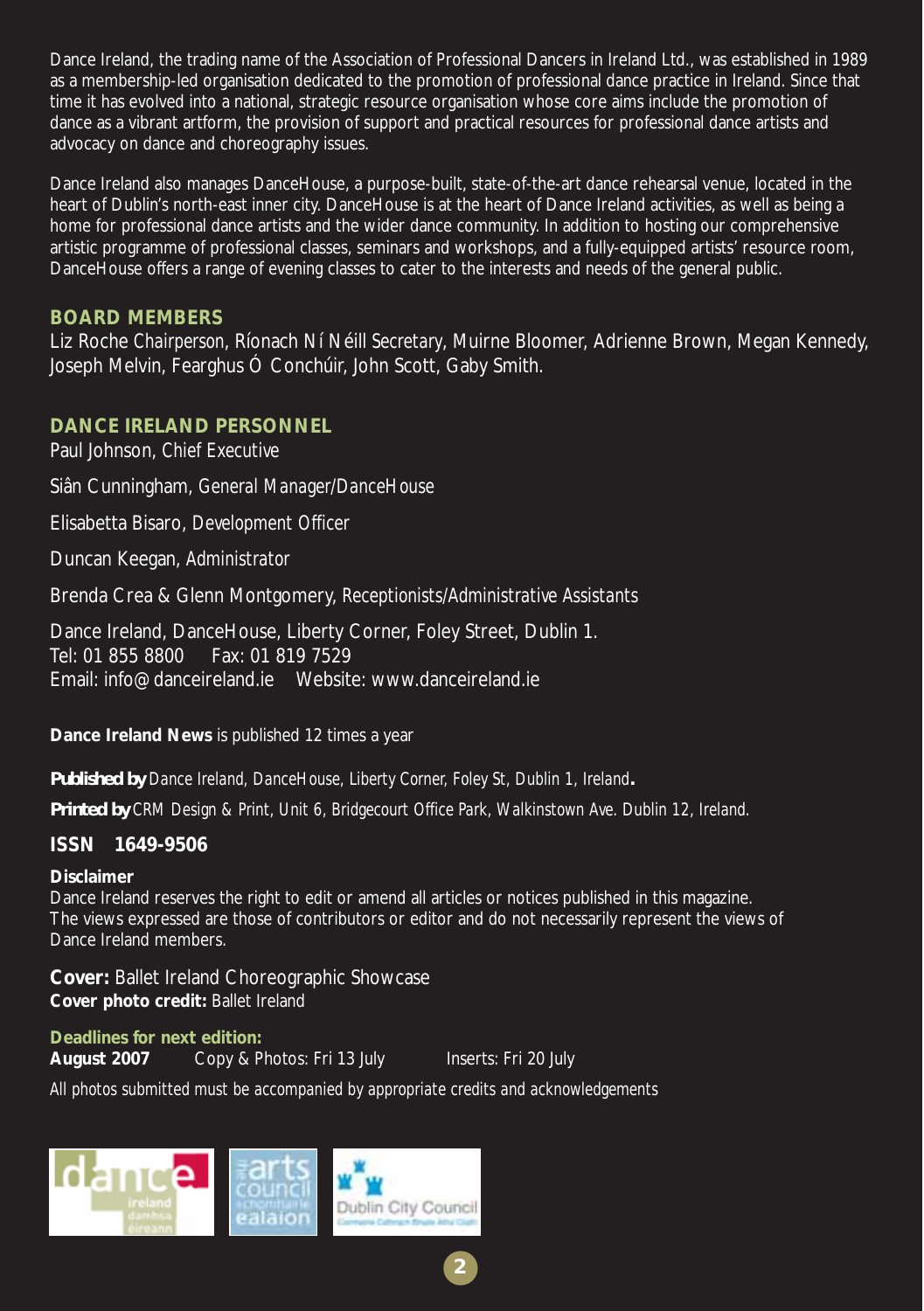

## **INTRODUCTION**

July has arrived and - all things being well with St Swithin - the weather should hold, the sun should shine and the winds should settle…or perhaps not. As writer Russell Baker has it - ah, summer, what power you have to make us suffer and like it. One could say the same about any artform, of course. Indeed, the support and opportunities we offer those in thrall to dance is one of the best reasons to become a **member** of **Dance Ireland**. We've already sent out membership forms and information and received a good response – but not a comprehensive one.We remind all members that if you wish to continue to receive all the benefits of membership – including copies of the monthly publication you currently hold in your hand – you must return your completed form and fee without delay.

The jewel in the crown of our programme of services and support is, of course, the **Irish Choreographers' New Work Platform**, to be held this year for the first time in Cork. Now in its 14th year, the ICNWP is an annual mentored choreographic laboratory for dance artists wishing to focus on choreographic process without the pressure of having to produce new work in a production context. Studio space, daily class, stipend and mentorship are provided to selected participants to experiment, workshop and develop choreographic ideas in a structured and 'safe' creative environment. You can find out more just over the page. We also take the opportunity to introduce our proposal for a pilot programme of **Choreographic Services and Research 2007/08.**

Naturally, you'll find the usual details on July morning classes throughout Ireland, as well as in-depth information on forthcoming masterclasses in association with the Have U Met Nosti? Festival; a contemporary dance residency with **Peggy Gould** and **Anneke Hansen** in association with IMDT; and another international guest residency with **Frey Faust**, who shall also lead a **weekend contact improvisation** class to finish off the month. There's also news of our first international exchange residency with Edinburgh-based Australian dance artist **Janis Claxton**. We have news from companies, performance and event listings for the coming month so you can stay ahead of the crowd. You'll also find a timetable of all the evening classes running in DanceHouse this July – as well as a message from Owen Cosgrave of Just Dance, giving an idea of what to expect from the series of classes running at DanceHouse from August onwards.

Our new website is up and running at www.danceireland.ie. There you'll find the latest dance news, details on our development programmes and outreach activities, as well as information on DanceHouse facilities and rentals. And despite the fact it's only been active since the early days of June our site traffic has already exceeded over **80,000** hits, with visitors from as far afield as Southeast Asia, China, the Americas and Australia. So no matter where you are in the world, or even if July horses down a shower or two, you needn't take a single step to discover what's happening in dance.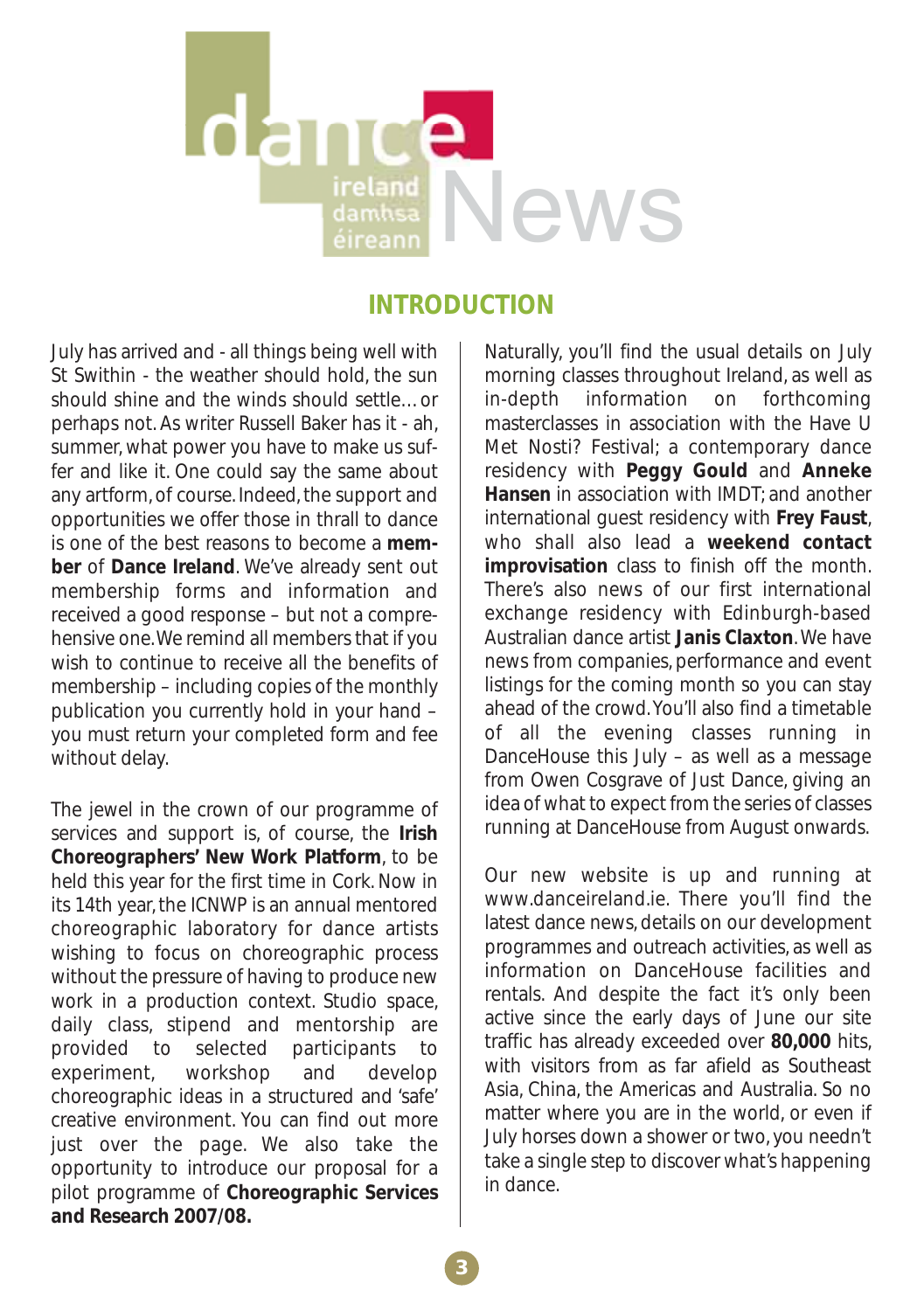# **CREATIVE AND PROFESSIONAL DEVELOPMENT WITH DANCE IRELAND**

*Dance Ireland aims to develop an environment in which a wide range of high quality dance can be created, presented and enjoyed. This year we are increasing the support and opportunities available to choreographers in the south and south-west region for the development of their practice, through a Cork-based Irish Choreographers New Works Platform this November. And with the introduction of a pilot programme of Choreographic Bursary Supports 2007/08.*

#### **Irish Choreographers' New Works Platform**

Now in its 14th year, the ICNWP is an annual mentored choreographic laboratory for dance artists wishing to focus on choreographic process without the pressure of having to produce new work in a production context. Studio space, daily class, stipend and mentorship are provided to selected participants to experiment, workshop and develop choreographic ideas in a structured and 'safe' creative environment. Please see below for further information on the next ICNWP.

#### **Choreographic Bursary Supports 2007/08**

As previously announced the Arts Council has awarded Dance Ireland an additional €100,000 to provide a programme of Choreographic Services and Research opportunities for the period 2007/08. This award which complements our revenue award will be used to create specific choreographic research and development opportunities which aim to support choreographers in their practice.We are grateful to the Arts Council for this vote of confidence in our abilities to respond to the challenge of finding unique and innovative ways of encouraging choreographic processes. While this is a once-off award, nevertheless Dance Ireland wishes to imaginatively build on this unique opportunity and will use the money to *pilot choreographic support programmes* from the autumn onwards, with a view to making this an annual part of our artistic programme.

For 2007/08, our Choreographic Research and Services programme will be rolled out on a phased based:

**Phase one** will commence with **Choreographic Bursary Supports**; while the Board is working on the precise details, what we can say is that a number of bursaries will be offered to choreographers to support them by facilitating 'time out' to enable practice based research and choreographic experimentation.

**Phase Two** will include a series of **Multi-Disciplinary Exchanges** and an expanded **International Exchange Programme**. It is intended that phase two of this pilot is informed by developments arising out of the Choreographic Bursary Supports element, and from further consultation with our membership.

To this end we invite our members to contact us with their ideas. Both phases aim to complement our current artistic professional development programme, and enable choreographers from across Ireland to further research and develop choreographic practice. We anticipate that the pilot programme will commence from September onwards.

For an informal chat, and further information please contact Elisabetta Bisaro, Development Officer on 01 855 8800 or by email: Elisabetta.bisaro@danceireland.ie

# **IRISH CHOREOGRAPHERS' NEW WORK PLATFORM CORK 2007**

This year, Dance Ireland in association with **Firkin Crane** will hold its annual **Irish Choreographers' New Works Platform** in Cork. This is an opportunity to address the gap in choreographic provision for choreographers based outside the capital city, and an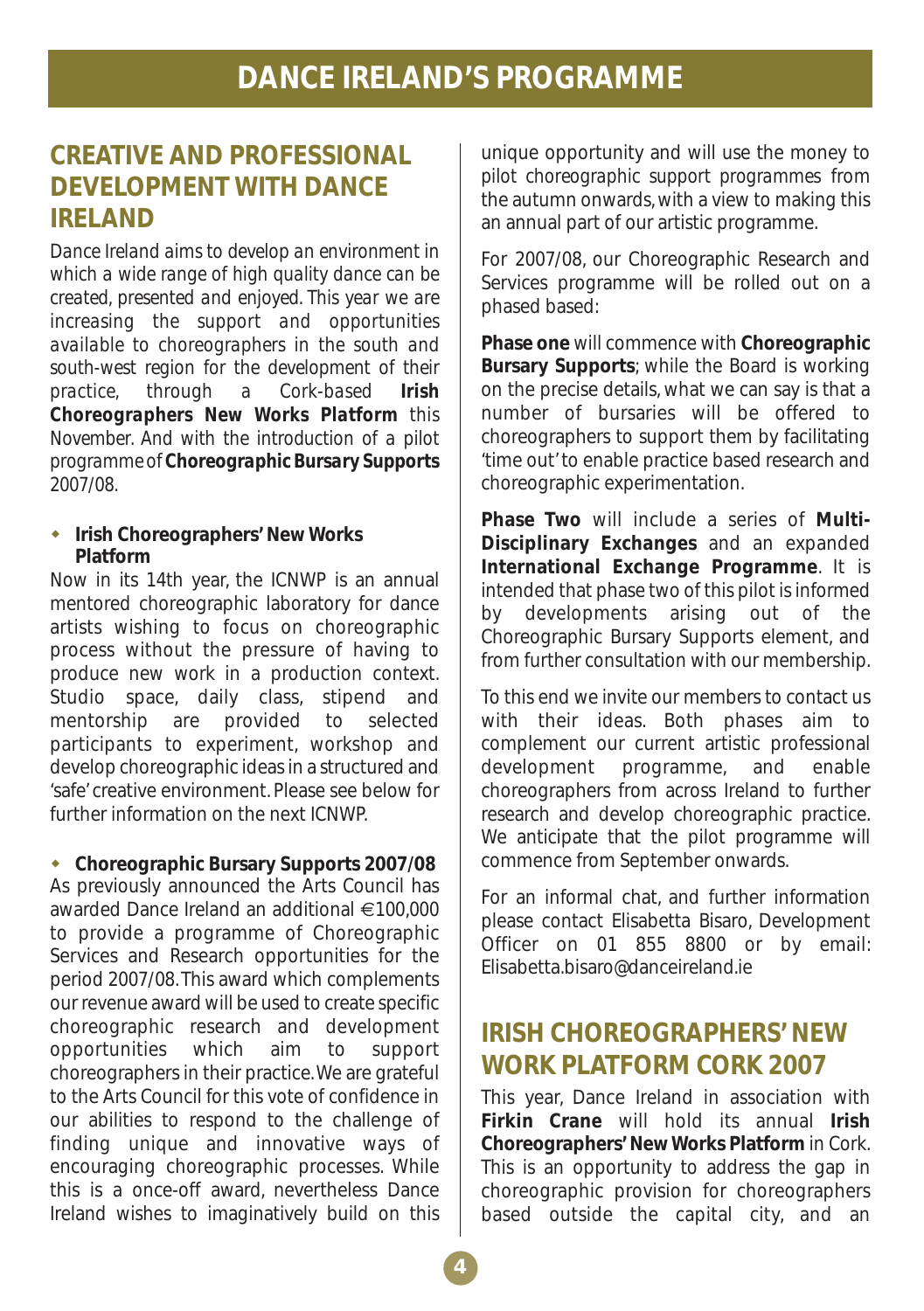opportunity for choreographers in the southwest region to experiment, workshop and develop ideas in a structured and 'safe' creative environment.

An intensive 8-day creative laboratory, the platform will be held from **Sunday 4th to Sunday 11th November** inclusive. The focus is on choreographers from outside the Dublin area. Studio space (max: 30 hours) and provision to work with up to three dancers will be made available, culminating in an informal studio presentation on the last day in Firkin Crane. In addition, Dance Ireland will provide a stipend to enable the selected choreographers to focus exclusively on the work process. There will be morning class provided for all participants and<br>scheduled critical discussion periods scheduled critical discussion periods throughout the week.

This year, participants will benefit from the time and expertise of UK choreographer **Wendy Houstoun**, who will act as **mentor**, by providing advice, feedback and critical discussion. A Jerwood Choreography Award recipient (2003), Houstoun is a movement/theatre artist who remains committed to finding new forms to address her themes. Since 1980, Houstoun has worked extensively as a solo performer and in collaboration with a diverse range of companies and artists whose work challenges, enriches, and extends the boundaries of dance and theatre. Her work with DV8 Physical Theatre, Tim Etchells and Forced Entertainment, film-maker David Hinton, choreographers Jonathan Burrows, and Nigel Charnock, performance artist Rose English, Gloria Theatre, Lumiere and Son Theatre and Ludus Dance Company has explored large and small stages, specific sites, film and installation.

Wendy's solo pieces, *Haunted, Daunted and Flaunted*, *Happy Hour* (commissioned by Chisenhale Dance Space), and *The 48 Almost Love Lyrics* have all toured Europe. She has made two films, *Touched* and *Diary of a Dancer* for BBC with David Hinton. Site-specific commissions include *Mind the Gap* for the South Bank Centre, *Reverse Effect* for Cultural Industry and *Take Me to the River* for the South Bank and Greenwich & Docklands Festival. Over the years, her work has developed a uniquely distinctive style that combines movement with text, and meaning with humour. While her work challenges preconceptions about movement, she communicates clearly and humorously about our culture.

We invite interested choreographers based outside Dublin to apply by proposal. Your proposal should include an outline of what you are interested in exploring and what you would like to achieve by the end of the platform. Please include all relevant information (i.e. number of dancers required, possible collaborators, and music) in your document, as well as a current CV. In order to be eligible for consideration, you must be a fully paid professional member of Dance Ireland. All proposals should be emailed, by close of business on **Friday 31st August**.

A peer panel comprising of Dance Ireland executive, board members and mentor will select up to four choreographers to participate. It is anticipated that decisions will be communicated by Monday 17 September.

For further information, please contact Elisabetta Bisaro on 01 884 8101 or by email: elisabetta.bisaro@danceireland.ie.

# **JANIS CLAXTON RESIDENCY – 23RD JULY TO 4TH AUGUST**

## **The Body Immediate**

As the first in a series of international artists' exchanges, Edinburgh-based Australian choreographer **Janis Claxton** will continue to research material for a new solo work supported through residencies at DanceHouse Dublin, Dance House Glasgow, and Dance Base Edinburgh. Starting from the immediacy of the body as the dancers primary creative resource, Janis will expand on her current investigations; sourcing not only movement and sensation, but also meaning and metaphor from the vast resource of the body in motion.

A choreographer, performer and teacher, Janis has taught and performed internationally with companies, and as a solo artist. Her work is grounded in her ongoing passion for movement research including over 20 years of study in Erick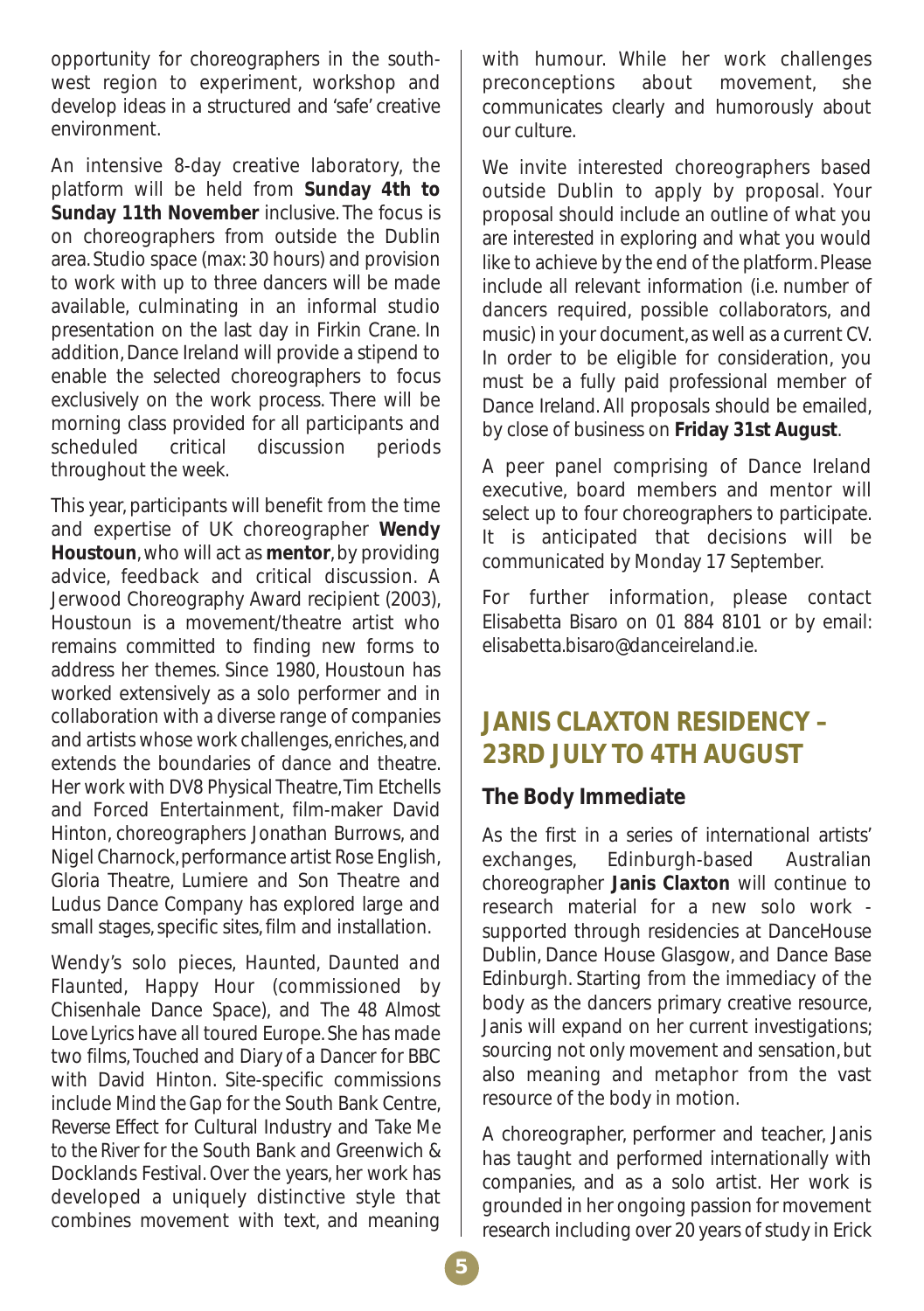Hawkins Technique, as well as extensive studies in Contact Improvisation, Martial Arts, Percussion, Alexander Technique and other Somatic Therapies. Her guest teaching includes for Australian Dance Theatre, Scottish Dance Theatre as well as numerous independent workshops for continuing professional development throughout the UK and abroad. Janis has choreographed solo, company, community works and children's theatre internationally and her latest solo Blue has recently toured to venues including the Arnolfini, ROH2 and Staadtheater Nuremberg, She has created work for her own company Janis Claxton Dance, as well as for Diversions Dance Company, Uhhuh Dance Company, Scottish School Of Contemporary Dance, and for the acclaimed children's theatre company Traveling Light.

## *Fall, Fall, Surrender to Gravity, Leap Effortlessly!* – **Morning Class with Janis**

As well as conducting her researches here in DanceHouse, Dance Ireland is pleased to announce that each morning of the second week of her residency, Janis will also teach professional contemporary class.

Expanding on the work of Erick Hawkins - one of the earliest pioneers of 'release based' movement principles - classes encourage efficient, easeful and dynamic dancing, exploring the animal dynamism between pelvic and peripheral initiation, the joys of momentum, and the dynamics of rhythmic clarity. Improvisation and ideokinetic imagery are used as tools to assist with the integration of movement principles that enhance active alignment, freedom, ease and power in motion.

Finally, on **3rd August**, Janis will give an **informal presentation** of work in progress followed by a public discussion, offering a unique insight into the dynamic and creative processes that underpin her work as both choreographer and performer.

# **HAVE U MET NOSTI?**

A festival of new explorations in performance, live art, film, dance and physical theatre; show casing emerging artists from around the Balkan region with artists coming from Bulgaria, Serbia, Bosnia, Slovenia, Slovakia, and Macedonia. It will mix the contemporary with the controversial, blending ardent Balkan spirit with a conceptual fervor.

The Have U Met Nosti? Festival explores performance as a medium of communication, injecting a variety of performance strategies into artistic expression. The festival aims to question the contemporary politics of the performing arts; to deconstruct traditional theatre in an anarchic and playful way, allowing for many possibilities of communication, engagement and interaction.

The festival features new work from Ivo Dimchev, Brain Store Project, Dalija Acin, Dejan Garbos, Sasa Asentic, Mare Bulc, Iskra Sukarova, Katerina Mojzisova and Galina Borissova.

Tickets are €15 (€12.50 for conc.) Festival Pass for all shows €75.

For the full festival programme please visit www.balkanirishartsforum.com or contact the Festival Director, **Sascha Perfect** on 087 9172100 or at sascha.perfect@gmail.com for more information.

*See listings on page 15.*

# **Irish Modern Dance Theatre**

Irish Modern Dance Theatre is delighted to announce two new members of staff, **Leo McKenna** and **Amy Corrigan**, who will fill the positions of company manager and administrator respectively. Both have extensive backgrounds in professional theatre in Ireland and abroad and are particularly looking forward to working with **John Scott** and **Sara Rudner** on the upcoming show *This Dancing Life*. See www.irishmoderndancetheatre.com for details.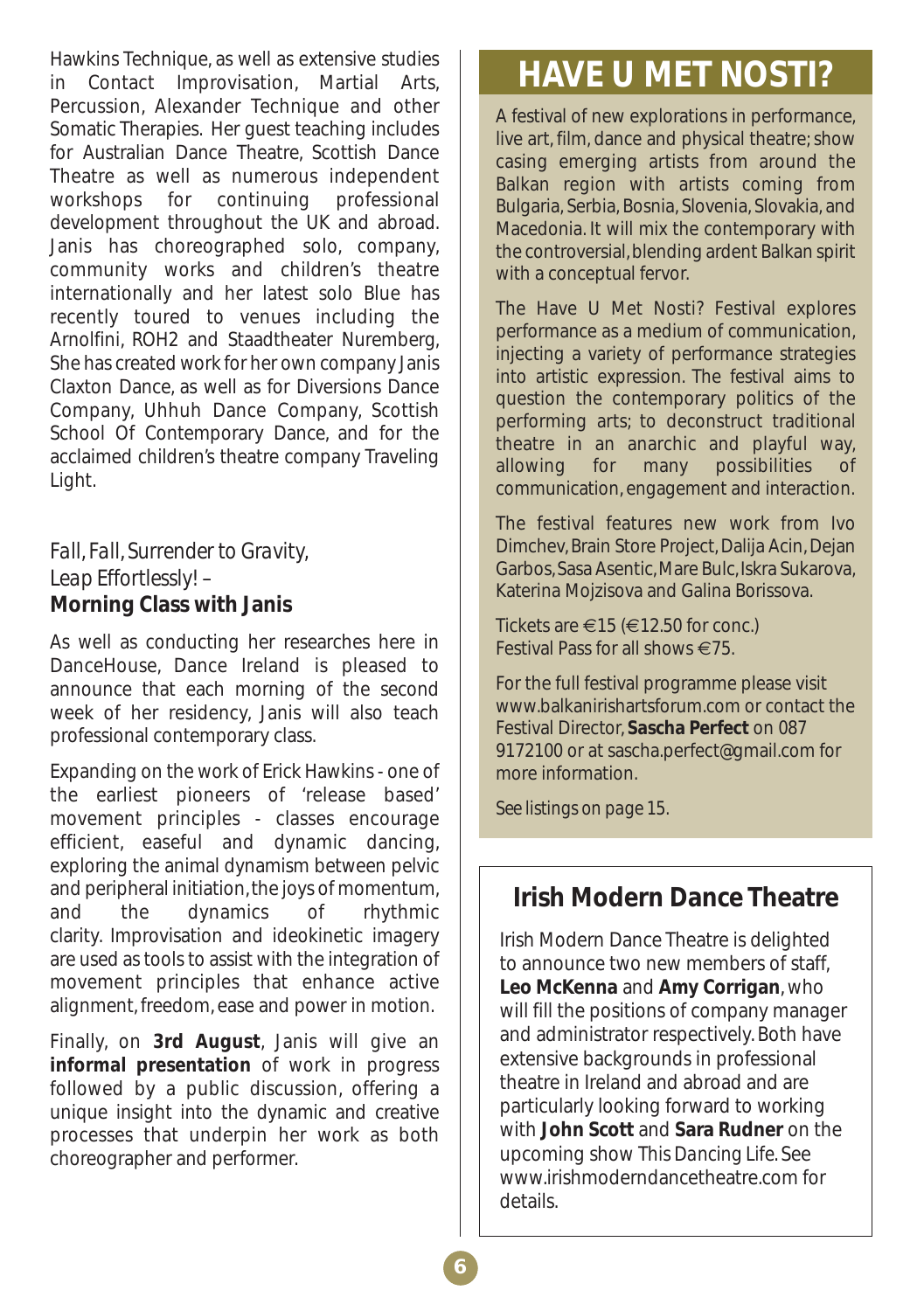# **DANCE IRELAND MORNING PROFESSIONAL CLASS**

# **SLEEPING MIND/ THINKING BODY – MASTERCLASS WITH GALINA BORISSOVA**

#### **Thursday 5th July, 10am -12pm**

*In association with the Have U Met Nosti? Festival*

#### *DI Members €10, Non-members €20*

In the Sleeping Mind/Thinking Body approach **Galina Borissova** will deliver a master class that involves a physical training of the body between the vertical and horizontal levels. The class will be taught from a warm up in body/mind training through to more advanced choreographic phrasing. Delving into the links between the mind and sense, incorporating exercises into non reasonable movement and intuitive dance, comfortable and uncomfortable positioning and between dance and non-dance movement training.

Galina Borissova is a dancer and choreographer whose work has a strong theatrical aspect. Critically acclaimed in 1996 by the ADF –American Dance Festival, where she participated in the International Choreographers Residency Program she went on to receive the first prize for her performance *A Never Ending Story* in Groningen/Holland at the International Choreographer's competition in 1998. As a dancer Galina has worked with Louise Bedard Dance, Canada; *Deja Donne* production, Prague; Elsa Limbach, USA and Kubilai Khan Investigations, France. As a guest choreographer Galina has worked for *Giljotin* Theatre in Stockholm; Grand Theatre, Groningen, Holland; Hippodrome State Theatre in Gainesville, Florida; Duncan Center, Prague; Ballet Arabesque, Sofia; Varna Summer Festival; New Bulgarian University in Sofia and created works for many different free-lance projects. She has recently performed for DTW, New York ; Dance Across Borders & 24 kvadrat, Goteborg; Poli Talu Center in Estonia; Aerowaves, Amsterdam; Spring festival, Utrecht; Sophienzaele, Berlin and Les Subsistances, Lyon.

Galina Borissova will perform Juanita Hildegard Bo on Saturday 7th July, 8.30pm in Project as part of the Have U Met Nosti? Festival.

# **NEW APPROACHES TO CHOREOGRAPHY – MASTERCLASS WITH IVO DIMCHEV**

## **Friday 6th July, 10am -12pm**

*In association with the Have U Met Nosti? Festival*

## *DI Members €10, Non-members€20*

The class is based on the creation of a group work based on individual material. In the first hour **Ivo Dimchev** will work on creating one minute solos with each participant. In the



*Lili Handel,* **Ivo Dimchev.**

**7**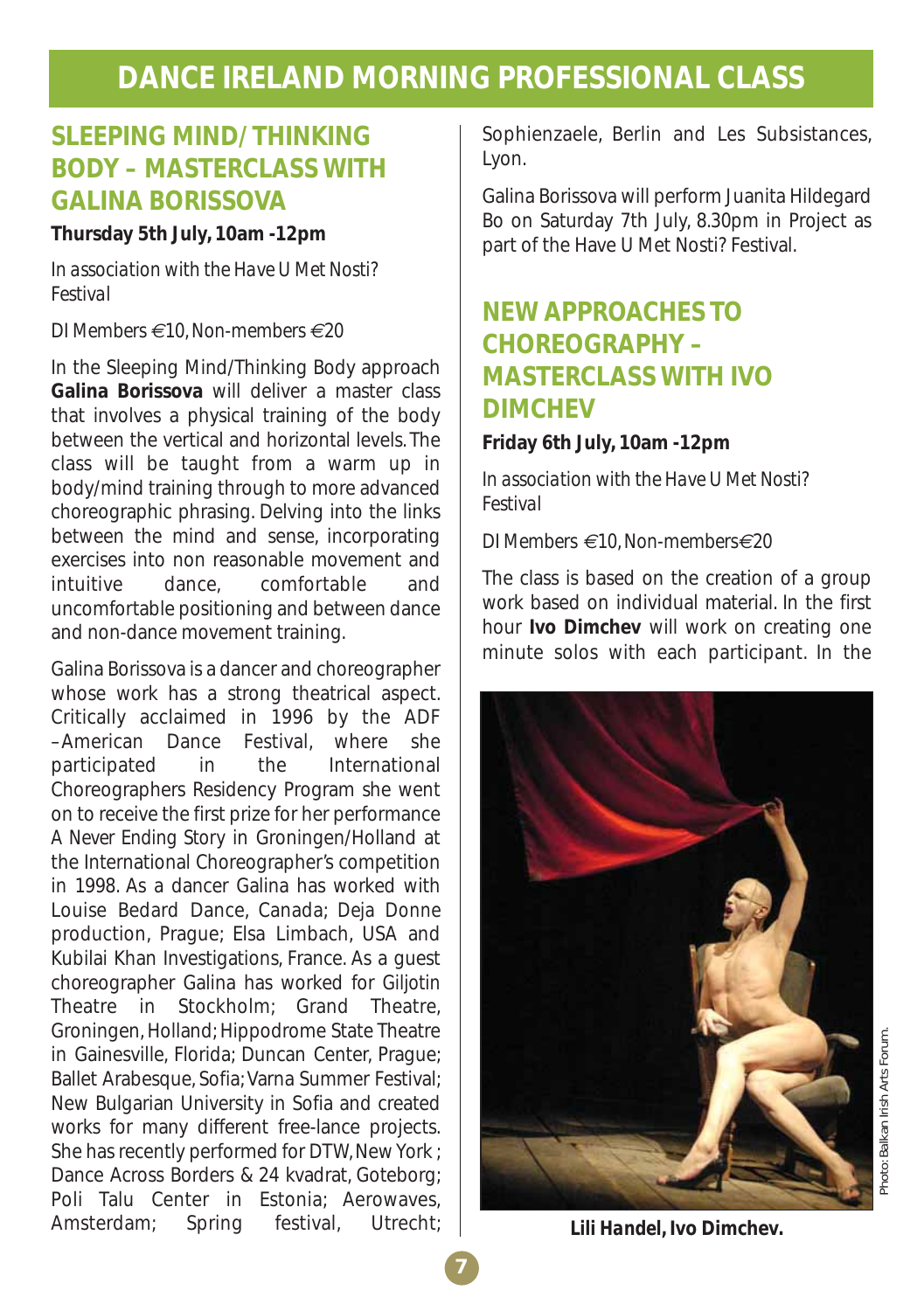second hour this material will then be combined into a group choreography/performance. The masterclass will focus on a number of creative choreographic processes and strategies such as specific gesture and movement combinations. fixed or improvised text and vocalization. Participants need to bring ten small objects '*meaningful for their individual personalities*' that can be put into a small belt bag that will be provided.

Ivo became internationally known thanks to his radical style of physical theatre. He has collaborated with Masaki Iwana as a choreographer and he co-authored the music for *Sleeping Dog*. His other works include *Thank you* in co-production with La Dance Company, Budapest, *The Garden of the Singing Focuses*, *Volks Mother*, in co-production with the Arabesque Dance Company for which he won an *M Arnaudova* award for choreography in Sofia. He also received the International Young Critics Award for *Lili Handel* at the Mask Theatre Festival, Hungary.

Ivo will be performing in Lili Handel as part of this year's Have U met Nosti? Festival on the 5th July in Project, Dublin. He will then go on to present this work later in the month at the ImpulsTanz, International Dance Festival, Vienna.

# **GUEST RESIDENCY WITH PEGGY GOULD AND ANNEKE HANSEN – 16th JULY to 20th JULY, 10am to 11.30am**

#### *In association with Irish Modern Dance Theatre*

## *DI Members €8 per class/€30 for week Non-members €10 per class/€40 for week*

What is dance technique? We can say that technique is how we do what we do. This class will provide professional level dancers with an opportunity to explore both technical and creative aspects of dancing as we prepare for rehearsal. Each participant will be encouraged to develop greater awareness of individual challenges, both structural and conceptual, which may in turn provide clues for solving technical problems. A rigorous approach to movement exploration shall be utilized with emphasis on accurate perception of musculoskeletal actions, from basic warm up to more complex co-ordinations and phrase manipulation.

Some of the concepts and activities we will emphasize:

- Motion-Based Stability
- Locating movement accurately in our bodies – Functional/Experiential Anatomy as a tool for dancers & choreographers
- Basic locomotion on 2 and 4 "legs", progressing to more complex, demanding dancing

**Peggy Gould** has worked as a dancer, choreographer, collaborator, actress, assistant director and stage manager in New York City for 25 years with dance and theater artists including Sara Rudner, Patricia Hoffbauer & George Emilio Sanchez, David Gordon, Ann Carlson, Charles Moulton, Paula Josa Jones,



**Peggy Gould**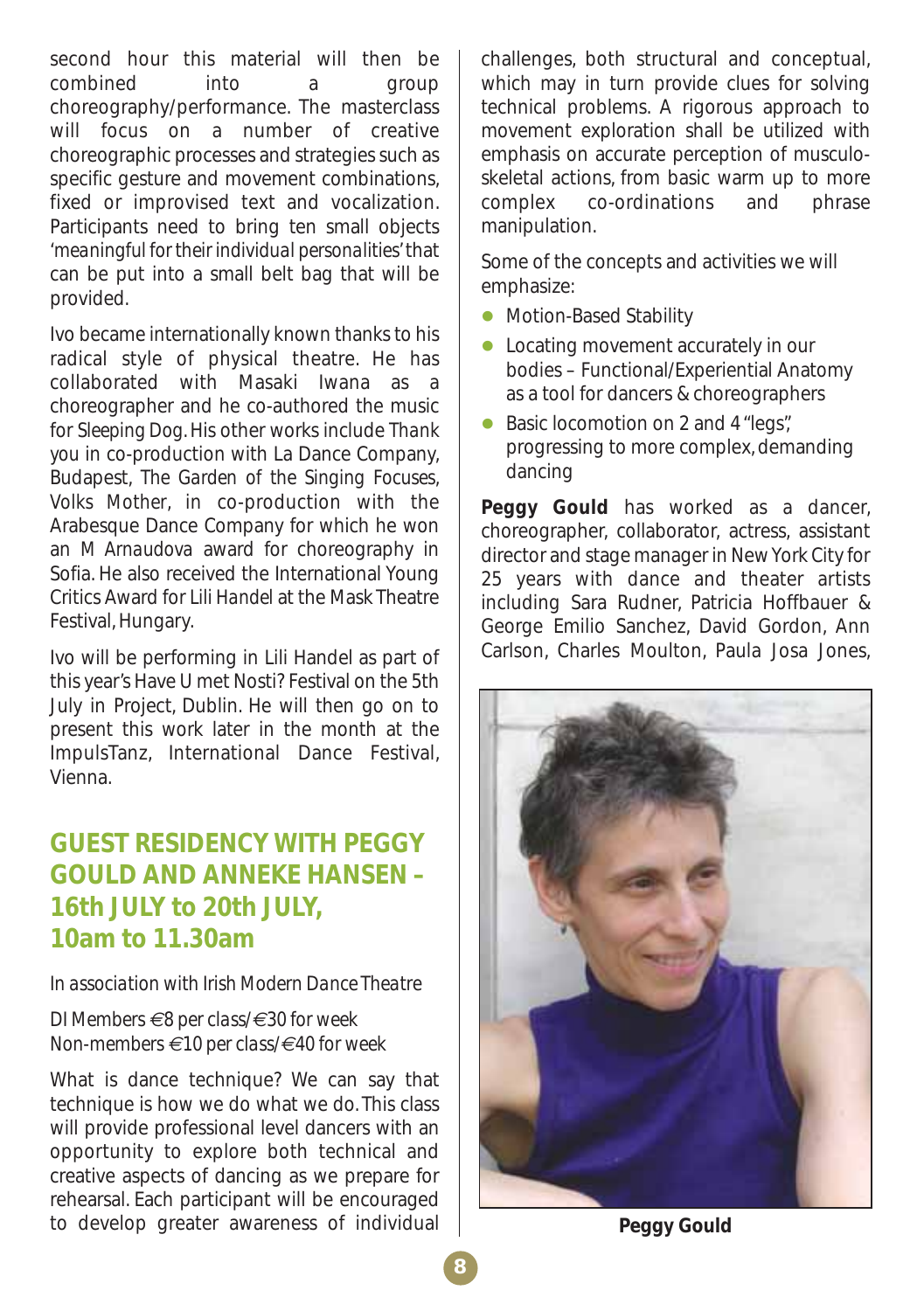

**Anneke Hansen**

Meredith Monk and Tony Kushner. **Anneke Hansen** is a choreographer, performer, and teacher based in New York City. A graduate of Sarah Lawrence College, her work has been presented in NYC as part of Draftworks at Danspace Project, and Dance Conversations at The Flea Theater. A student of anatomy, she is assistant to master anatomist and neuromuscular educator Irene Dowd.

# **INTERNATIONAL GUEST RESIDENCY WITH FREY FAUST – 23rd to 29th JULY**

*Professional morning class Mon-Fri 10-12pm DI Members €10 per class/€40 for week Non-members €12 per class/€50 for week.*

*Contact improvisation workshop (open to all) Sat 28th, 11am to 4pm Sun 29th, 10am to 1pm DI Members €12 per day/€20 both days Non-members €15 per day/€25 both days.*

The Axis Syllabus - universal motor principles class will be structured using repeating motifs

that represent illustrations of different falling studies. We will focus on alignment and the channeling of kinetic energy in these cases, which will include discussions of joint function and physical laws. Gradual addition of the motifs to each other will lead to longer phrases; there will be both floor and standing work. We will start with floor work in order to develop reflexes that allow for the confidence to take risks when standing.

**Frey Faust** is the author of the book and the originator of the Axis Syllabus-universal motor principles; a method for teaching movement through which he aspires to assist his students to deepen their understanding and use of nature's gift to us. He has worked with some of the best of the NY movers and shakers such as David Parsons, Donald Byrd, Randy Warshaw, Gina Buntz, Ohad Nahirin, Meredith Monk, Merce Cunningham and Stephen Petronio, and was artist in residence at the Werkstatt, Düsseldorf, Germany for two years (now the Tanzhaus NRW).



*Still Life With Flowers,* **Frey Faust.**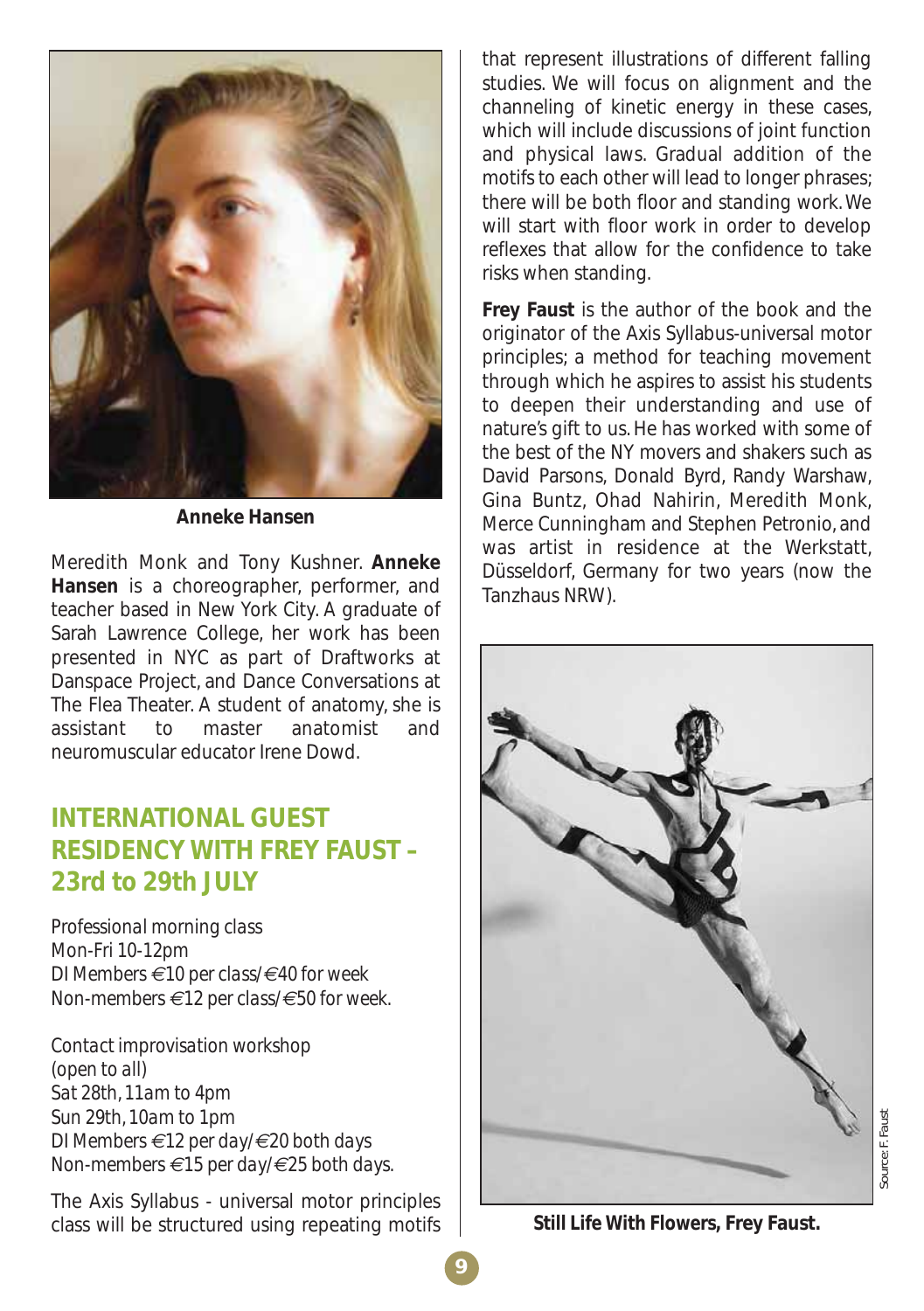# **COMPANY NEWS**

# **REX LEVITATES**

Rex Levitates have just returned from a month's performance residency in Paris. The company was invited to be in residence for two weeks at the prestigious Centre National De La Danse followed by a further two week residency at the Atelier De Paris. Throughout the month the company resided at the Centre Culturel Irlandais where they performed *The All Weather Project* on June 16th, Bloomsday, to a capacity audience. Landscape designer **Jim Bloxam** recreated the garden performance space in the courtyard of the Centre Culturel Irlandais and choreographer **Liz Roche** worked with new dancers **Hye Keoung Cho** and **Arnau Castro** alongside Rex Levitates' **Jenny Roche**, **Philip Connaughton** and **Jazmin Chiodi**.

This performance residency was generously supported by Culture Ireland, the Arts Council, Project Arts Centre, Atelier De Paris, Centre Culturel Irlandais and Centre National De La Danse.

## **REX RESEARCH SERIES**

## *August 6th – 10th DanceHouse*

Liz and Jenny Roche will be teaching morning class from 10.00am to 11.45am followed by a choreographic session with Liz Roche until 1.15pm daily. All are welcome. If interested please send email to admin@rexlevitates.com and we will add you to the list.There is a charge of €6 per class – choreographic session is free. There will be a showing of the work on Friday 10th August at 1.30pm

## **CHRYSALIS DANCE**

Chrysalis Dance will premiere it's new work *Love and Other Disguises* on the 16th July at the Galway Arts festival '07 and then run for the 2 week duration of the festival. This work is a collaboration with Catastrophe Theatre, who, under the direction of **Paul Hayes**, have developed an excellent reputation in Galway and nationaly for site-specific, surrealist theatre. **Colm Maher** (winner of Corcadorca playwrite award) has written an original script, set around a wedding day, loaded with absurd happenings and comedic disasters. Choreographer **Judith Sibley**, is adding a heightened theatricality to the text by combining it with intricate, quirky movement and dynamic, high-energy choreography. Set in the stunning surrounds of St Nicholas's Church, featuring music by **Mundy**, this performance aspires to be a visceral feast for the senses.

Chrysalis and Catastrophe are delighted to be recipients of the 30th Galway Arts Festival Bursary.

Performers: **Lucy Casson**,**Duncan Lacroix**, **Leighton Morrison**, **Patrick O'Donnell**, **Judith Sibley**.

**Venue**: St Nicholas' Collegiate Church

**Date**: Monday 16 - Saturday 28 July (excl Sunday 22 July)

**Time**: 6pm

**Tickets**: €15 (€12 concession)

*For further information and bookings visit www.galwayartsfestival.com or call 091 509700*



Galway Arts Festival *Source:* Galway Arts Festival ource:

*Love and Other Disguises***, Chrysalis Dance.**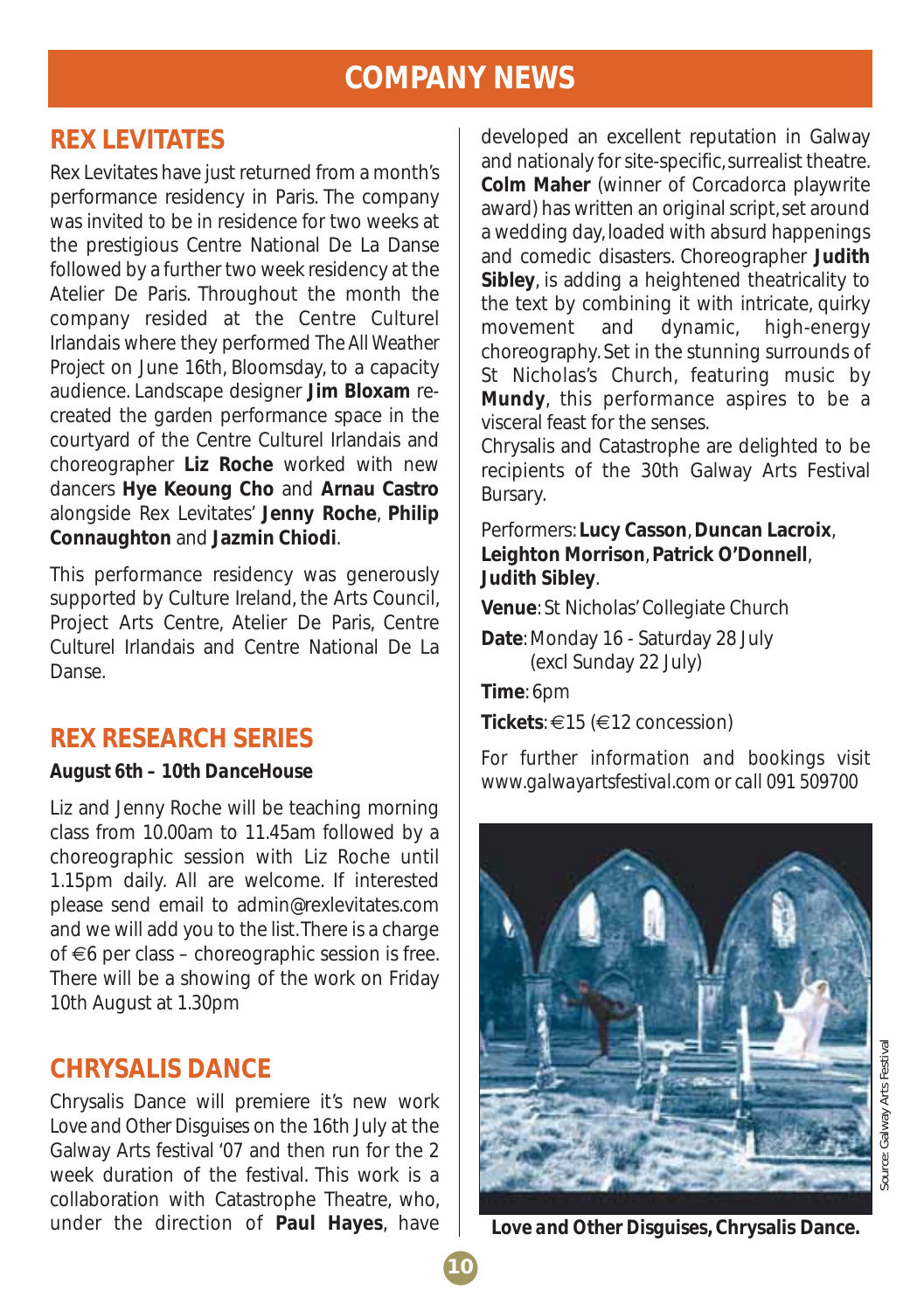# **DANCE THEATRE OF IRELAND**

DTI have been invited to the Busan International Beach Dance Festival, South Korea, on August 2nd to 4th.They will present 3 works from their repertoire to a 5000-strong audience at the Kwang Outdoor Theatre an outdoor stage facing the sea, as well as at The Busan Cultural Arts Centre. Korean dance lovers will enjoy *Soul Survivor* and *PRISM*, choreographed by **Robert Connor** and **Loretta Yurick**, as well as *Cha Cha Cha d'Exil* choreographed by **Charles Cré-Ange**. Presented by the International Performing Arts Project (IPAP), Seoul.

# **INVESTIGATIONS 2007 WITH CLINTON STRINGER**

Dance Theatre of Ireland are pleased to host the first of their INVEST*igations* 2007 series of workshops for professional/advanced dancers and choreographers with **Clinton Stringer** (South Africa). Since 2000, Clinton has danced & taught for Rosas Company, Brussels. The starting point of Clinton's workshop is the learning of phrases of movement. Once altered, the possibilities of composing are endless. Clinton's approach to composition is evident in music and nature, playing with extreme differences in speed, movement danced in retrograde and shifted trajectories in space. The workshop shall be held Thursday 22nd to Friday 23rd August, 10am – 5.30pm.



**DTI at the Busan International Beach Dance Festival 2007.**

Participation fee is  $\in$ 25 per day but a special rate for Dance Ireland members is available at €20 per day. For more information and to register, please contact danceire@iol.ie or call 01 280 3455

# **VACANCY - GENERAL MANAGER / PRODUCER**

Dance Theatre of Ireland seeks a general manager/producer who will be responsible for the overall management of the Company's productions and tours, educational initiatives and studio facilities. The role shall be based in DTI's Centre for Dance, Dun Laoghaire. S/he will be instrumental in producing an ambitious 3-year programme of international co-productions, performances and touring, bringing productions to Belgium, Paris, Korea and US.

For further information and application pack, please send CV to the artistic directors @ recruitdti@iol.ie

**Dance Theatre of Ireland** Bloomfields Centre South Great George's Street Dun Laoghaire, Co. Dublin

Tel: 01 280 3455 Fax: 01 280 3466 www.dancetheatreireland.com

# **BALLET IRELAND CHOREOGRAPHIC SHOWCASE 2007**

Whereas just a century ago, a choreographer was considered simply he or she responsible for putting various dances together, today's great choreographers are recognised as true artists and visionaries. Great choreographers have a physical language and style of their own, and often one that is instantly recognisable. But choreographers don't simply arise fully formed – they develop.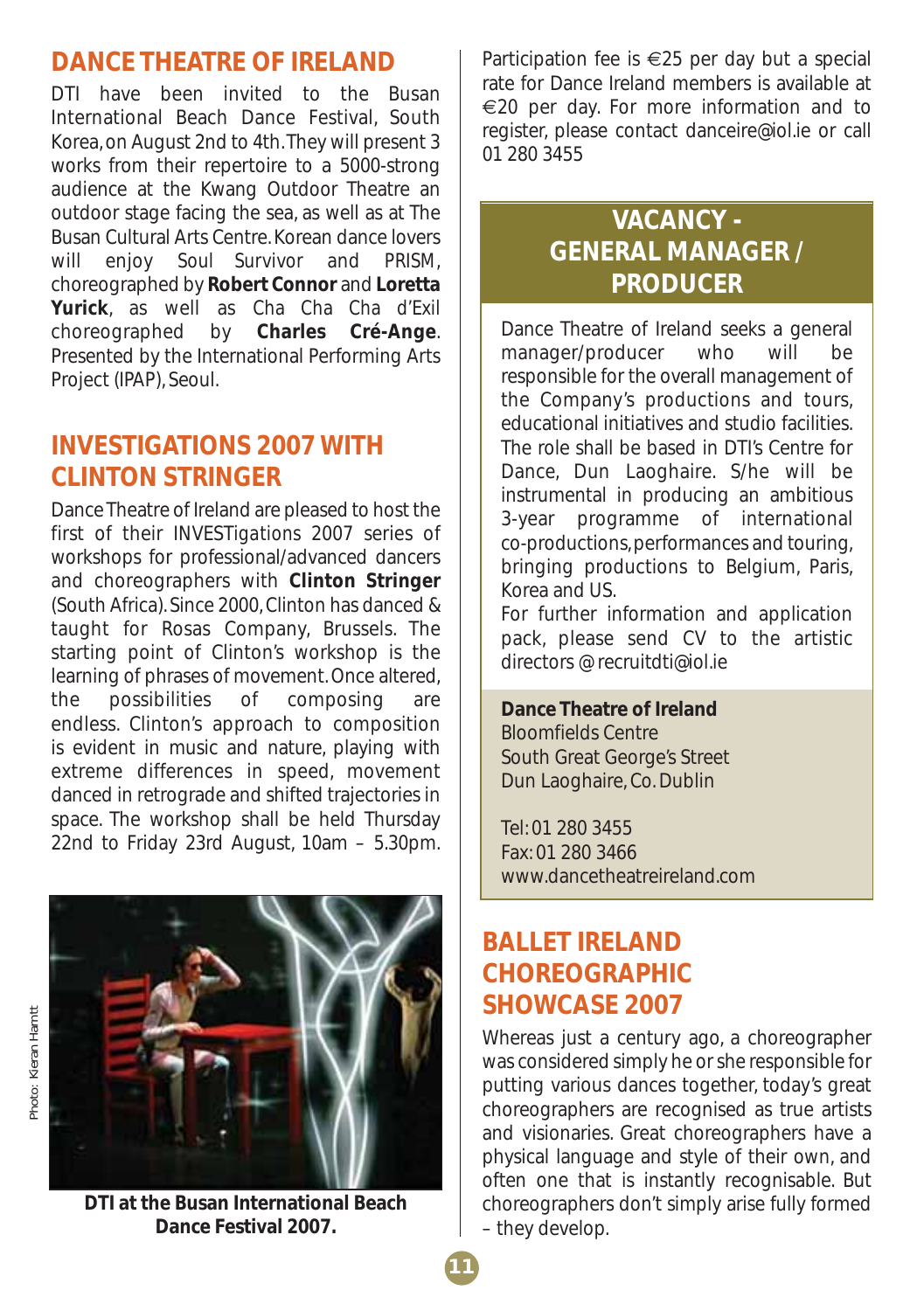Over the last three years Ballet Ireland has hosted a very successful Choreographic Showcase. The quality of work and choreographic talent emerging and success of the showcase has been tremendous. *Die Fledermaus*, the company's most recent and acclaimed production, is co-choreographed by **Morgann Runacre-Temple**, who was involved in Ballet Ireland's first ever showcase in 2004.

In 2007 we will co-host the showcase in conjunction with **Dance Ireland** and the **Meath Arts Office**.

As always with a creative process, it is a hugely exciting and challenging opportunity for the choreographers. The commissioned choreographers will be facilitated with studio space over a four-week period in DanceHouse. The work will then be showcased in Solstice Arts Centre, Navan on July 19th. *(See listings for further performances)*

The performance will also include two pieces taken from Ballet Ireland main repertoire, *Bamboo Spring* and *Irish Rhapsody* with music by Charles Villiers Stanford. It promises to be an evening packed with surprises and innovation together with beauty and grace!

## **Farmleigh performances**

Ballet Ireland is delighted to be involved with the OPW at Farmleigh House. The company will present short performances over four Sundays in July on a specially built stage in the sunken garden at Farmleigh.

It provides a most magical setting to enjoy dance in an open air against the backdrop of one of the state's most prestigious properties. See www.farmleigh.ie for details of times etc.

## **IRISH NATIONAL YOUTH BALLET – NEW ARTISTIC DIRECTORSHIP**

Co-founder and artistic director **Anne Campbell-Crawford** will step down this September, to be succeeded by **Katherine Lewis**. Irish National Youth Ballet is a vibrant company of young aspiring ballet dancers who have charmed and delighted audiences since 1996. And it's not just a new directorship that signals change for INYB. From now on, Saturday classes and rehearsals will be held in a spacious studio at DanceHouse, Ireland's premier dance rehearsal venue.

Finally, please let all those you feel may be interested know that auditions for INYB will be held on 1st September, 2007. Visit our website www.inybco.com for an application form and further information on the wonderful opportunities this company offers.

# **DANCER IN RESIDENCE IN KERRY GETS THIRD TERM**

Following the success of her recent Per Cent for Arts commission *Athmhachnaimh (Reflections)*, premiered at Siamsa Tire in March, **Catherine Young** has been awarded a third term as dancer-in-residence with Kerry County Council. This reappointment will allow her to build on the work she has forged during her first two residencies. Catherine has been in residence since September 2005 and has worked hard as a solo artist to promote dance in the region through regular workshops, classes, choreography and performances - producing a yearly show at Siamsa Tire as well as hosting international choreographers in Kerry. She has worked closely with Siamsa Tíre - The National Folk Theatre, training and choreographing their core company of dancers as well as working with the wider community in styles that span contemporary to West African dance. Her residency will kick off again in September after a two-week research project in Tralee where she and Siamsa Tire will together host San Francisco-based dance company **Printz Dance Project** and commence work on an exciting new collaboration between both companies.

Dance Ireland Website: www.danceireland.ie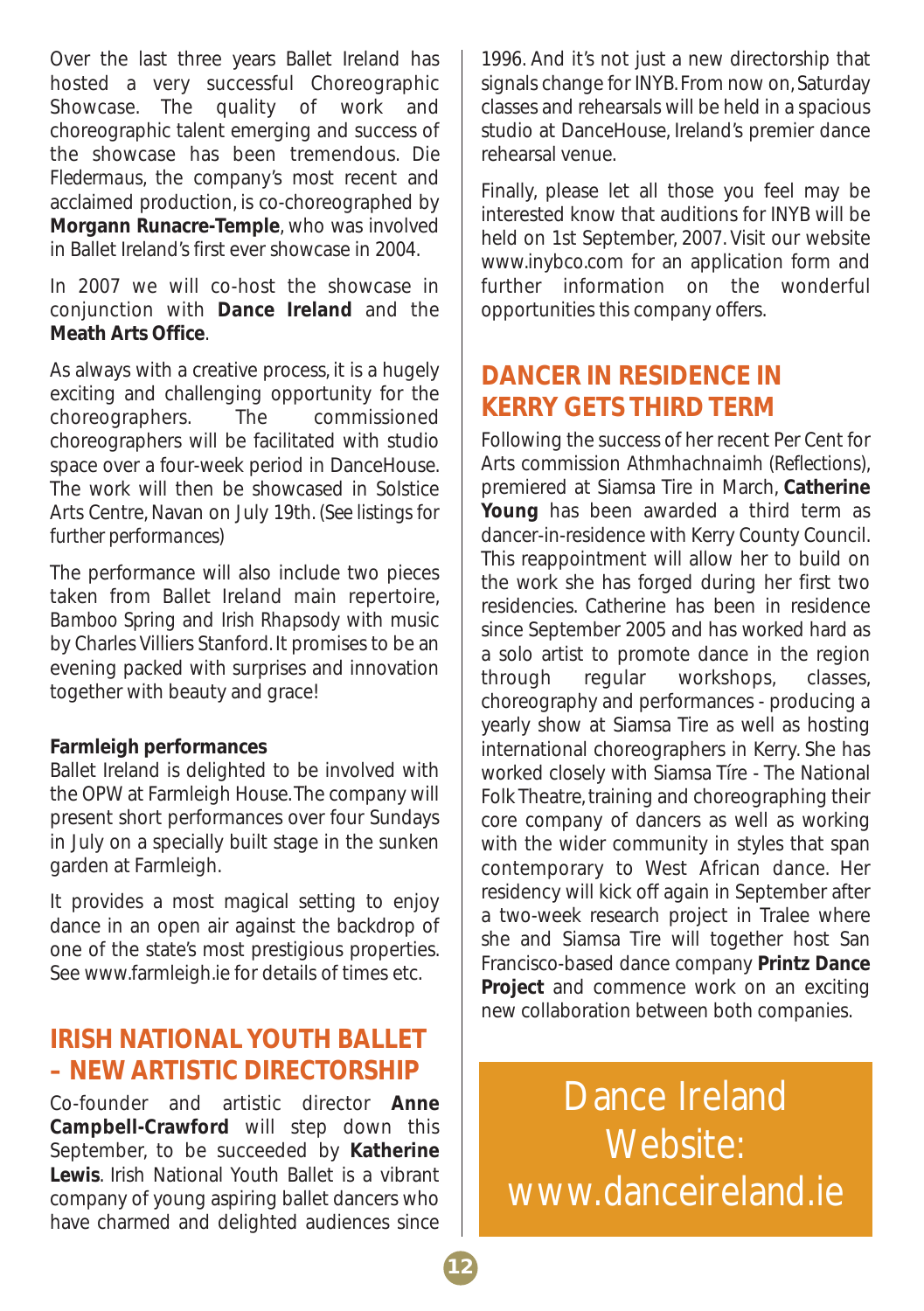# **EVENING CLASS PROFILE – JUST DANCE COMPANY**

I and my colleagues at Just Dance would like to extend a warm welcome to anyone interested in stepping into the wonderful world of dance. As a dance company wellestablished in Dublin over the last ten years, we would like to wish DanceHouse many years of success in one of the world's fastest growing industries. With so many aspiring dancers, performers and artistes on our island, dance classes of all types and styles are popping up everywhere! At Just Dance, we already have classes ranging from Salsa/Latino to ballroom to hip-hop classes – to mention just a few - in 12 venues around Dublin! And we are delighted to announce that from **Tuesday 14th August**, in 6-week sessions until the end of this year, we shall be running a series of courses in the aforementioned styles at DanceHouse. So whether you're taking your first step in a foxtrot, or looking for a fun way to keep fit, don't worry - we'll have you up and dancing in no time!

*Owen Cosgrave***, Just Dance**

# **SALSA MANIA IRELAND**

*Salsa Dancing – LA and Cuba style*

*New 8-Week Course at DanceHouse!*

# **Starts 3 July 2007 Only €90!**

Contact: 087 6206372 or www.salsamania.ie

# **AUDITION**

**Rex Levitates Dance Company (Ireland)** Choreographer Liz Roche

> **August 11th** 10am to 6pm

**August 12th** 2pm to 5pm (recall)

> **DanceHouse** Foley St, Dublin 1

Seeking experienced male and female dancers with strong contemporary technique for contract **mid-October 2007** to **February 2008**

Please send CV by July 20th to admin@rexlevitates.com or Room 22a Dame House, Dame Street, Dublin 2, Éire. For more information on the company visit www.rexlevitates.com

# **DANCE IRELAND – EQUIPMENT FOR HIRE**

There are a number of pieces of equipment available for hire to all members at nominal rates. These include: portable dance floor (black/light grey reversible harlequin vinyl dance floor), ballet barres, piano (digital Kawai CN370), digital camcorder, digital camera, iPod stereo speaker, projectors, projector screens, television, DVD player, portable TV trolley. For more information please contact *Duncan at 01 8848103* or **email duncan.keegan@danceireland.ie,** with 'Equipment Hire' in the subject line.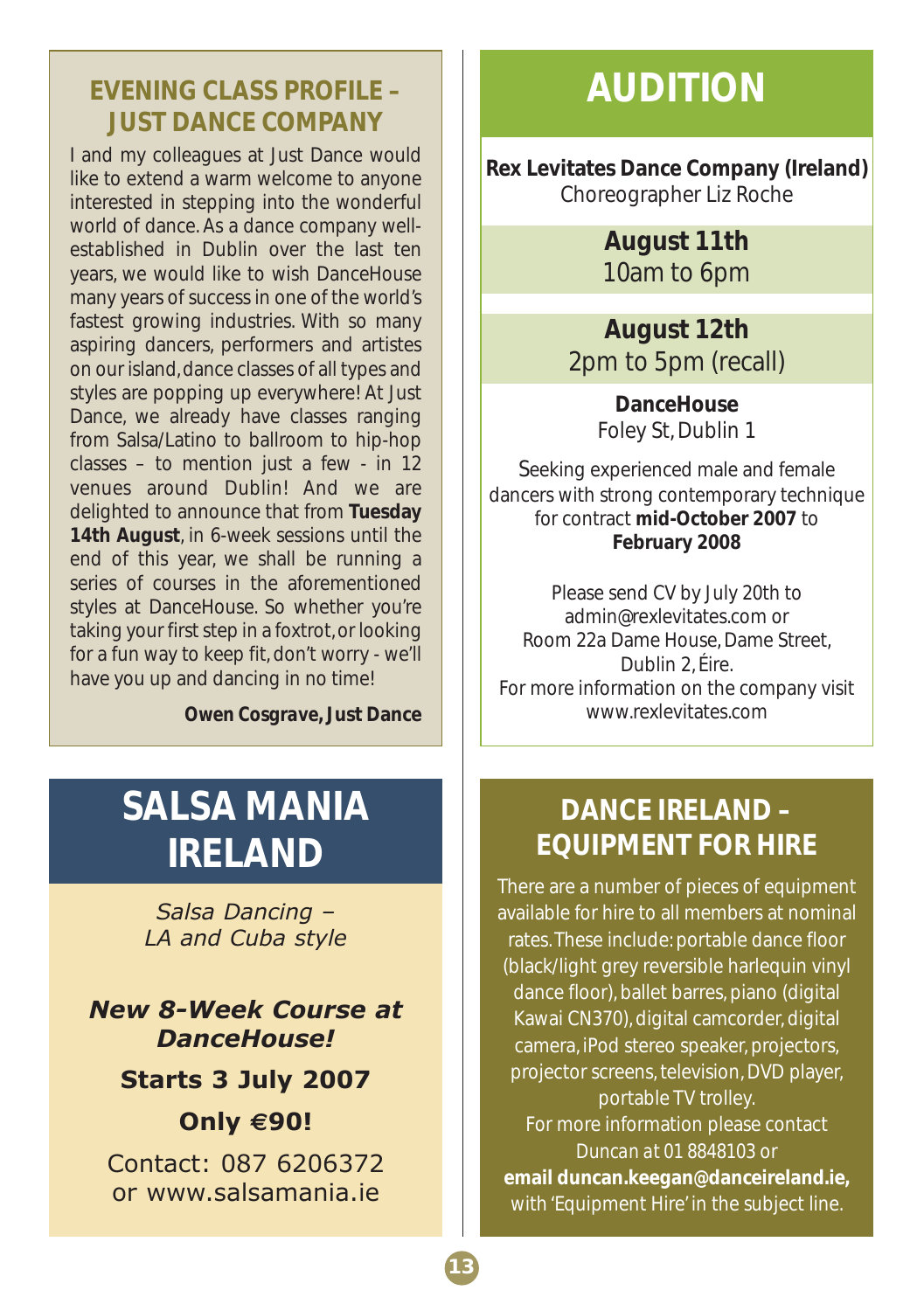# **EVENING CLASSES AT DANCEHOUSE JULY 2007**

| <b>Class</b>                                                                               | <b>Times</b>                              |                                                      | <b>Further information contact:</b>                                        |
|--------------------------------------------------------------------------------------------|-------------------------------------------|------------------------------------------------------|----------------------------------------------------------------------------|
| 5 Rhythms<br>tm Ecstatic Dance<br>with Caroline Carey                                      | <b>Thursday 5 July</b>                    | 7 to 9.30pm<br>€25 per session                       | M: 087 2572098<br>E:cg5rhythms@gmail.com<br>W: www.carolinecarey.com       |
| <b>Ballet</b> (beginners)<br>with Lisa Tyrrell                                             | <b>Tuesdays</b>                           | 6 to 7pm                                             | M: 087 9674248<br>E: lisa.tyrrell@gmail.com                                |
| <b>Ballet</b> (intermediate)<br>with Lisa Tyrrell                                          | <b>Tuesdays</b>                           | 8 to 9.30pm<br>Drop-in class rate €15                | M: 087 9674248<br>E: lisa.tyrrell@gmail.com                                |
| <b>Biodanza</b><br>with Brendan McManus                                                    | Wednesdays                                | 7 to 9pm                                             | M: 086 1211909<br>E: biodanzatutor@gmail.com<br>W: www.biodanzaireland.com |
| <b>Contemporary dance</b><br>with Miriam Ribon                                             | <b>Mondays</b>                            | 7 to 8.30pm                                          | M: 086 8639702<br>E: mariammola@yahoo.ie                                   |
| <b>Embodiment: dance and</b><br>movement meditation<br>with David Mooney                   | Wednesdays                                | 7.30 to 9.30pm<br>€15 per session,<br>6 sessions €75 | M: 086 0546556<br>E: davidbmooney@gmail.com                                |
| <b>Hip Hop</b><br>with Rob Dias                                                            | <b>Tuesdays &amp;</b><br><b>Thursdays</b> | 8 to 9.30pm                                          | M: 085 1756556 / 085 7159425<br>W: www.rob-dias.com                        |
| Jazz (intermediate)<br>with Lisa Tyrrell                                                   | <b>Mondays</b>                            | 8.30 to 10pm<br>Drop-in class rate €15               | M: 087 9674278<br>E: lisa.tyrrell@gmail.com                                |
| Jazz (beginners)<br>with Lisa Tyrrell                                                      | <b>Tuesdays</b>                           | 7 to 8pm<br>Drop-in class rate €12                   | M: 087 9674278<br>E: lisa.tyrrell@gmail.com                                |
| <b>Kung-Fu Class</b><br>with Yang Dong                                                     | <b>Tuesdays</b><br>3, 10, 31 July         | 7 to 8pm                                             | M: 087 9349509                                                             |
| <b>Kung-Fu Class</b><br>with Yang Dong                                                     | <b>Thursdays</b><br>5, 12 July            | 7 to 9pm                                             | M: 087 9349509                                                             |
| <b>Modern Dance (beginners)</b><br>with Philip Connaughton                                 | Wednesdays<br>5, 12 July                  | 7 to 9pm<br>€10 per class<br>(€8 concession)         | T: 016715113<br>E: imdt@iol.ie<br>W: www.irishmoderndancetheatre.com       |
| <b>Nia</b><br>with Ann Rigney                                                              | <b>Mondays</b><br>2, 9 July               | 6.30 to 7.30pm                                       | M: 087 9832433<br>E: ann.niadublin@gmail.com                               |
| <b>Salsa Classes (beginners)</b><br>with Latin instructors<br>Vitor (Brazil) & Anna (Cuba) | <b>Tuesdays</b>                           | 8 to 9pm                                             | M: 087 6206372<br>W: www.salsamania.ie                                     |
| <b>Salsa Classes (improvers)</b><br>with Latin instructors<br>Vitor (Brazil) & Anna (Cuba) | <b>Tuesdays</b>                           | 9 to 10pm                                            | M: 087 6206372<br>W: www.salsamania.je                                     |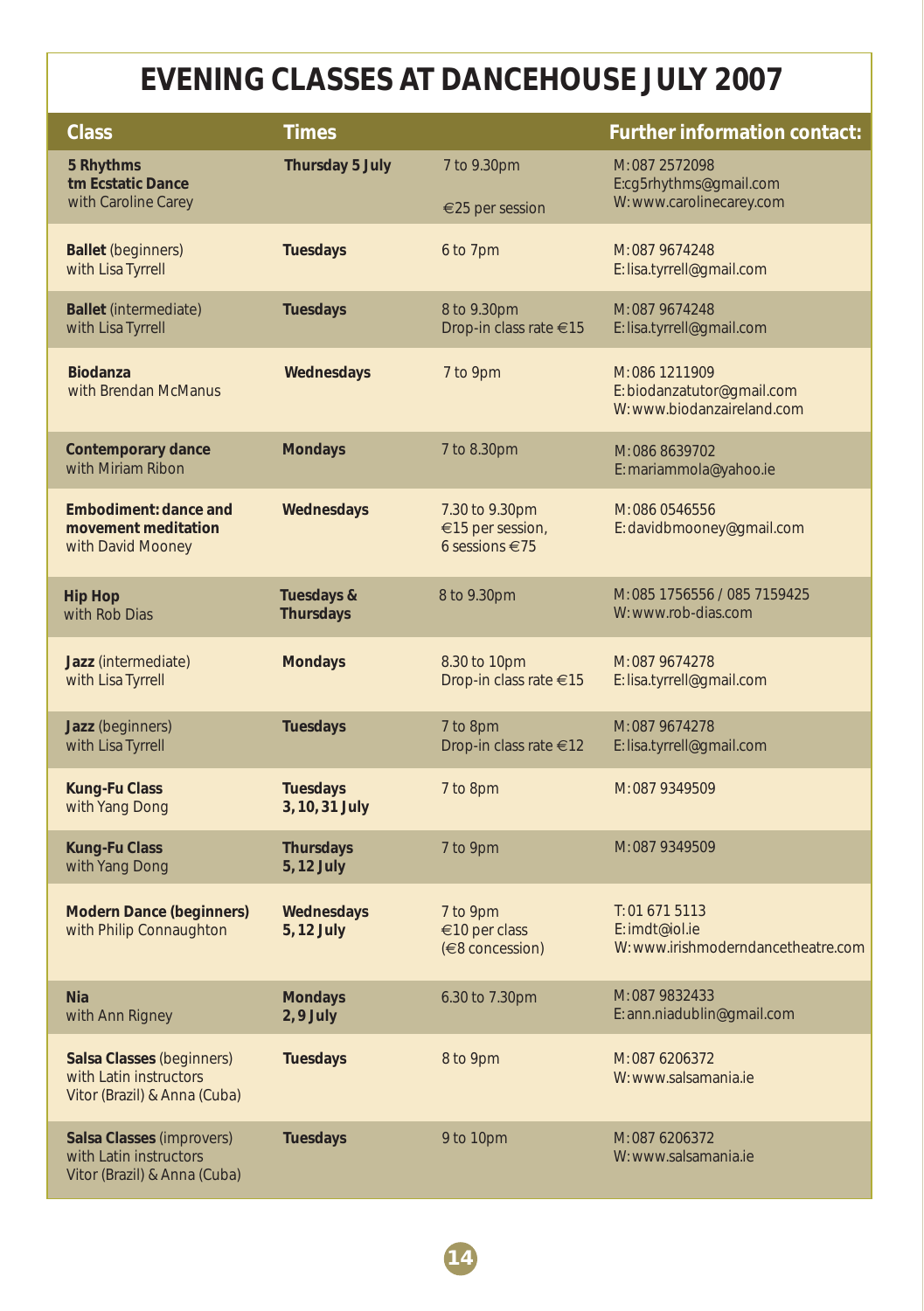# **EVENTS LISTINGS**

| <b>JULY</b>                                                                                                           | <b>HAVE U MET NOSTI? FESTIVAL</b>                                                                                                                                                                                   |                                                                                                                                                                                                    |
|-----------------------------------------------------------------------------------------------------------------------|---------------------------------------------------------------------------------------------------------------------------------------------------------------------------------------------------------------------|----------------------------------------------------------------------------------------------------------------------------------------------------------------------------------------------------|
| Thurs 5 July 7.30pm<br>Fri 6 July 8.30pm<br>Sat7 July 6.30pm<br>Sat 7 July 8.45pm<br>Sun 8 July 5pm<br>Sun 8 July 6pm | Lili Handel (Ivo Dimchev)<br>Peep Sorrow (Dalija Acin)<br>Handel With Great Care (Dalija Acin)<br>Juanita Hildegard Bo (Galina Borissova)<br><b>Ouch Couch (Iskra Sukarova)</b><br>The Auction (Katarina Mojzisova) | <b>Project Arts Centre</b><br>Tel: 01 881 9613<br>The Back Loft (tickets from Project)<br>The Back Loft (tickets from Project)                                                                     |
| <b>JULY</b>                                                                                                           | <b>COLLEGE OF DANCE</b>                                                                                                                                                                                             |                                                                                                                                                                                                    |
| Thurs 5 to Sat 6 July<br>8pm                                                                                          | <b>Dance 2007</b>                                                                                                                                                                                                   | O'Reilly Theatre<br>Tel: 01 2304115                                                                                                                                                                |
| <b>JULY</b>                                                                                                           | <b>FIDGET FEET AERIAL DANCE COMPANY</b>                                                                                                                                                                             |                                                                                                                                                                                                    |
| Sat 7 to Mon 9 July<br>9pm                                                                                            | <b>Remember Her</b>                                                                                                                                                                                                 | Junction Theatre @ Chadwicks<br>Box Office: 052 28521                                                                                                                                              |
| <b>JULY</b><br><b>DEVINE DANCE COMPANY</b>                                                                            |                                                                                                                                                                                                                     |                                                                                                                                                                                                    |
| Thurs 12 to Sat 14 July Tapeire<br>9pm                                                                                |                                                                                                                                                                                                                     | Junction Theatre @ Chadwicks<br>Box Office: 052 28521                                                                                                                                              |
| <b>JULY</b><br><b>JUNK ENSEMBLE</b>                                                                                   |                                                                                                                                                                                                                     |                                                                                                                                                                                                    |
| 10-13 July<br>15 July                                                                                                 | <b>The Rain Party</b><br><b>The Rain Party</b>                                                                                                                                                                      | Kinsale Arts Festival<br>Tel: 021 470 0010<br>Hawk's Well Theatre Sligo<br>Tel: 071 916 1518                                                                                                       |
| <b>JULY</b><br><b>PASODOS DANCE COMPANY (SPAIN)</b>                                                                   |                                                                                                                                                                                                                     |                                                                                                                                                                                                    |
| Fri 13 July                                                                                                           | <b>Sorry Love</b> (devised by Joe O'Byrne)                                                                                                                                                                          | Pavilion Theatre Tel: 01 231 2929                                                                                                                                                                  |
| <b>JULY</b>                                                                                                           | <b>TAOUB - COLLECTIF ACROBATIQUE DE TANGIER</b>                                                                                                                                                                     |                                                                                                                                                                                                    |
| 11-21 July 8pm                                                                                                        | <b>Taoub</b>                                                                                                                                                                                                        | Abbey Theatre Tel: 01 878 7222                                                                                                                                                                     |
| <b>JULY</b><br><b>BALLET IRELAND</b>                                                                                  |                                                                                                                                                                                                                     |                                                                                                                                                                                                    |
| 1,8,15,22 July                                                                                                        | <b>Sunday Summer Events</b>                                                                                                                                                                                         | <b>Farmleigh House Phoenix Park</b><br>Tel: 01 815 5900                                                                                                                                            |
| 19 July<br>20 July<br>26 July<br>27 July<br>28 July                                                                   | <b>Choreographic Showcase Performance</b>                                                                                                                                                                           | Solstice Arts Centre Tel: 046 909 2300<br>Civic Theatre Tel: 01 462 7477<br>Friar's Gate Theatre Tel: 063 98727<br><b>Birr Arts Centre Tel: 057 9122911</b><br>Mermaid Arts Cte., Tel: 01 272 4030 |

# **GALWAY ARTS FESTIVAL**

| <b>JULY</b>                          | <b>CHRYSALIS DANCE / CATASTROPHE THEATRE COMPANY</b>                                                                            |                                                                |
|--------------------------------------|---------------------------------------------------------------------------------------------------------------------------------|----------------------------------------------------------------|
| 16-28 July 6pm<br>(excl Sun 22 July) | Love and Other Disguises<br>Dance/Theatre World Premiere                                                                        | St Nicholas Collegiate Church<br>Tel: 091 566 577              |
| <b>JULY</b>                          | <b>STEPHEN PETRONIO COMPANY (USA)</b>                                                                                           |                                                                |
| 24-28 July 8pm                       | <b>Bloom</b> (Petronio/Rufus Wainwright)<br><b>Bud Suite</b> (Petronio/Rufus Wainwright)<br>The Rite Part (Petronio/Stravinsky) | <b>Black Box Theatre</b><br>Box Office Tel: 091 566 577        |
| <b>JULY</b>                          | <b>CIRCA (AUS)</b>                                                                                                              |                                                                |
| 17-21 July 8pm                       | The Space Between                                                                                                               | <b>Black Box Theatre</b><br>Box Office Tel: 091 566 577        |
| <b>JULY</b>                          | <b>PILLOW FLIGHT PRODUCTIONS</b>                                                                                                |                                                                |
| 19-21 July 8pm                       | The Projector of Dreams<br>Dance/Theatre World Premiere                                                                         | Bank of Ireland Theatre NUIG<br>Box Office Tel: 091 566 577    |
| <b>JULY</b>                          | A FEATHERHEAD PRODUCTION                                                                                                        |                                                                |
| 16-21 July 8pm                       | Slat<br>(concept composer/director Trevor Knight)                                                                               | The Basement Radisson SAS Hotel<br>Box Office Tel: 091 566 577 |

**15**